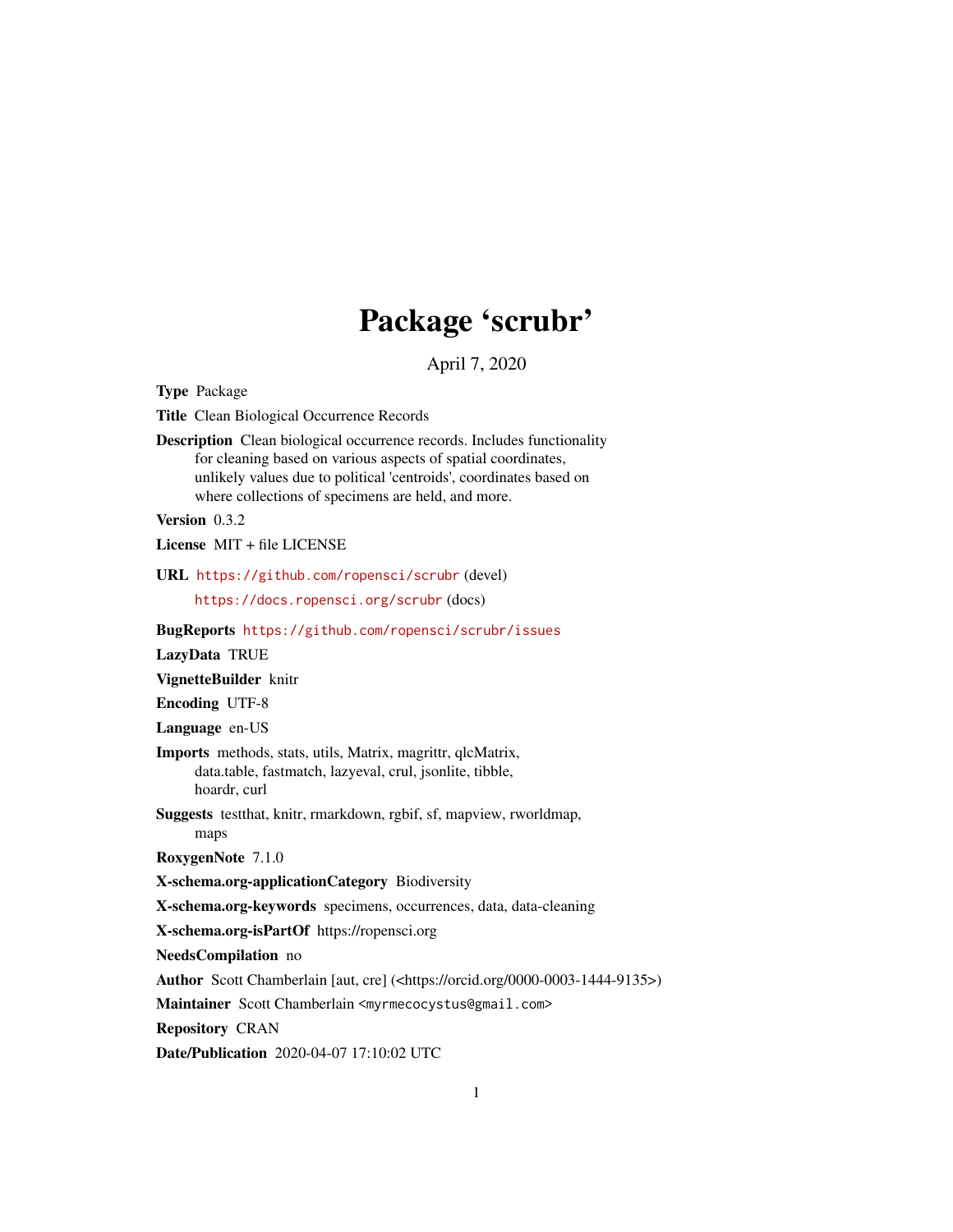## <span id="page-1-0"></span>R topics documented:

| Index |  |
|-------|--|
|       |  |

scrubr-package *scrubr*

#### Description

Clean biological occurrence data

#### Author(s)

Scott Chamberlain <myrmecocystus@gmail.com>

coords *Coordinate based cleaning*

#### Description

Coordinate based cleaning

#### Usage

```
coord\_income(p, lat = NULL, lon = NULL, drop = TRUE)coord\_imprecise(x, which = "both", lat = NULL, lon = NULL, drop = TRUE)coord\_impossible(x, lat = NULL, lon = NULL, drop = TRUE)coord\_unlikely(x, lat = NULL, lon = NULL, drop = TRUE)coord_within(
 x,
 field = NULL,
 country = NULL,
```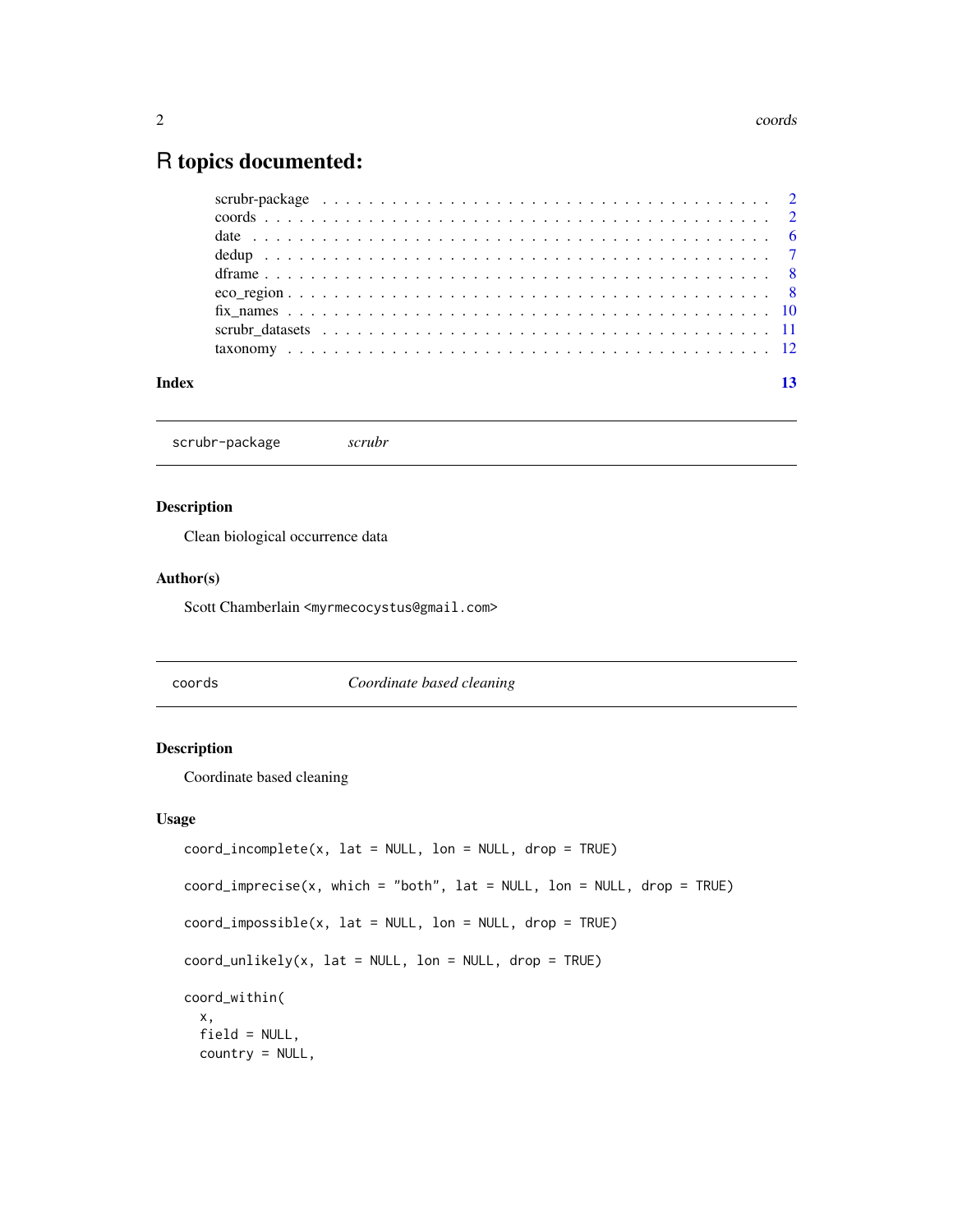#### coords 3

```
lat = NULL,lon = NULL,drop = TRUE\lambdacoord_pol_centroids(x, lat = NULL, lon = NULL, drop = TRUE)
coord_uncertain(
  x,
  coorduncertainityLimit = 30000,
  drop = TRUE,ignore.na = FALSE
)
```
#### Arguments

| $\mathsf{x}$                      | (data.frame) A data.frame                                                                                                        |
|-----------------------------------|----------------------------------------------------------------------------------------------------------------------------------|
| lat, lon                          | (character) Latitude and longitude column to use. See Details.                                                                   |
| drop                              | (logical) Drop bad data points or not. Either way, we parse out bad data points<br>as an attribute you can access. Default: TRUE |
| which                             | (character) one of "has dec", "no zeros", or "both" (default)                                                                    |
| field                             | (character) Name of field in input data.frame x with country names                                                               |
| country<br>coorduncertainityLimit | (character) A single country name                                                                                                |
|                                   | (numeric) numeric threshold for the coordinate Uncertainity In Meters variable.<br><b>Default: 30000</b>                         |
| ignore.na                         | (logical) To consider NA values as a bad point or not. Default: FALSE                                                            |

#### Details

Explanation of the functions:

- coord\_impossible Impossible coordinates
- coord\_incomplete Incomplete coordinates
- coord\_imprecise Imprecise coordinates
- coord\_pol\_centroids Points at political centroids
- coord\_unlikely Unlikely coordinates
- coord\_within Filter points within user input political boundaries
- coord\_uncertain Uncertain occurrances of measured through coordinateUncertaintyInMeters default limit= 30000

If either lat or lon (or both) given, we assign the given column name to be standardized names of "latitude", and "longitude". If not given, we attempt to guess what the lat and lon column names are and assign the same standardized names. Assigning the same standardized names makes downstream processing easier so that we're dealing with consistent column names. On returning the data, we return the original names.

For coord\_within, we use countriesLow dataset from the rworldmap package to get country borders.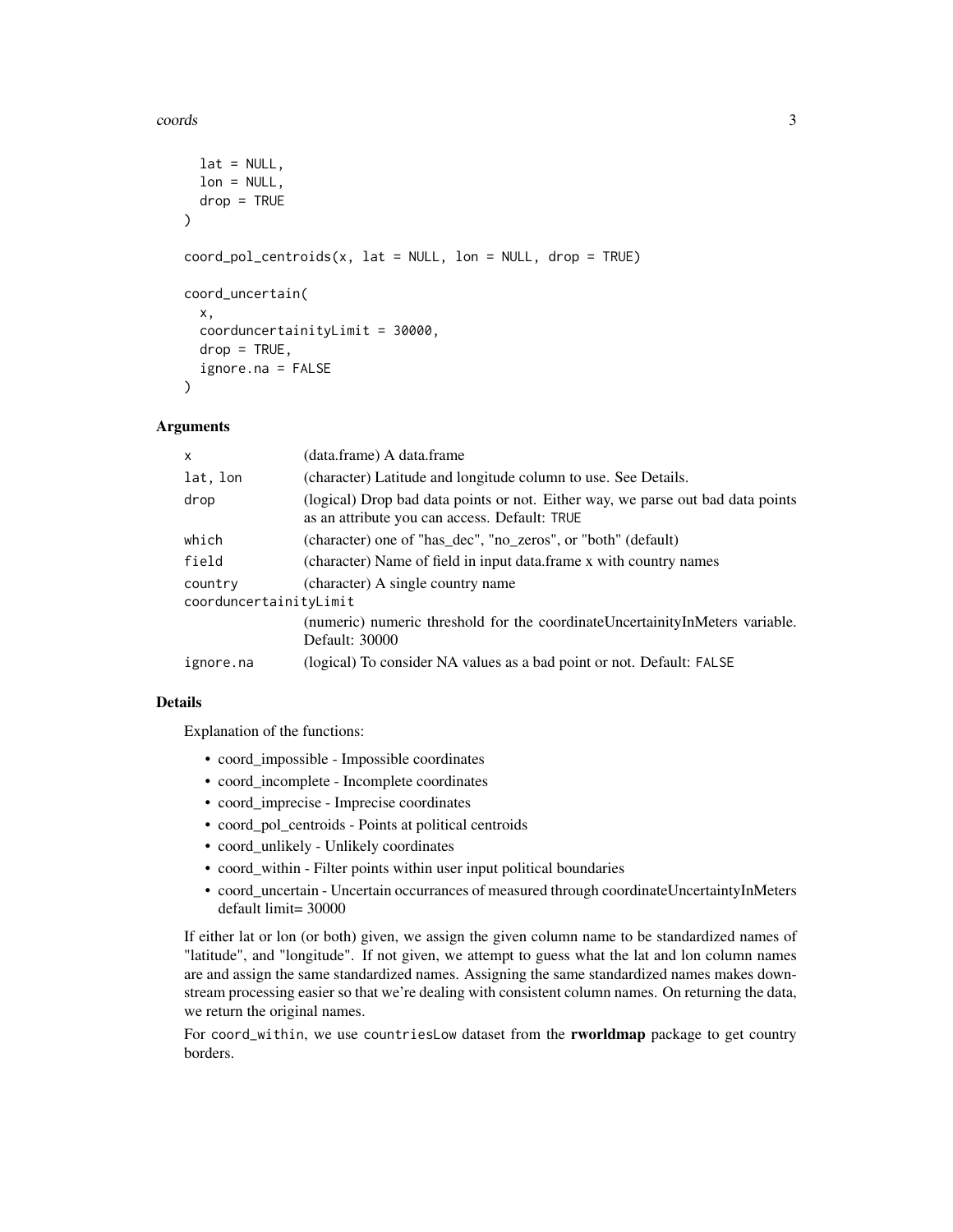#### <span id="page-3-0"></span>Value

Returns a data.frame, with attributes

#### coord\_pol\_centroids

Right now, this function only deals with city centroids, using the [maps::world.cities](#page-0-0) dataset of more than 40,000 cities. We'll work on adding country centroids, and perhaps others (e.g., counties, states, provinces, parks, etc.).

#### Examples

```
df <- sample_data_1
# Remove impossible coordinates
NROW(df)
df[1, "latitude"] <- 170
df <- dframe(df) %>% coord_impossible()
NROW(df)
attr(df, "coord_impossible")
# Remove incomplete cases
NROW(df)
df_inc <- dframe(df) %>% coord_incomplete()
NROW(df_inc)
attr(df_inc, "coord_incomplete")
# Remove imprecise cases
df <- sample_data_5
NROW(df)
## remove records that don't have decimals at all
df_imp <- dframe(df) %>% coord_imprecise(which = "has_dec")
NROW(df_imp)
attr(df_imp, "coord_imprecise")
## remove records that have all zeros
df_imp <- dframe(df) %>% coord_imprecise(which = "no_zeros")
NROW(df_imp)
attr(df_imp, "coord_imprecise")
## remove both records that don't have decimals at all and those that
## have all zeros
df_imp <- dframe(df) %>% coord_imprecise(which = "both")
NROW(df_imp)
attr(df_imp, "coord_imprecise")
```

```
# Remove unlikely points
NROW(df)
df_unlikely <- dframe(df) %>% coord_unlikely()
NROW(df_unlikely)
attr(df_unlikely, "coord_unlikely")
```
# Remove points not within correct political borders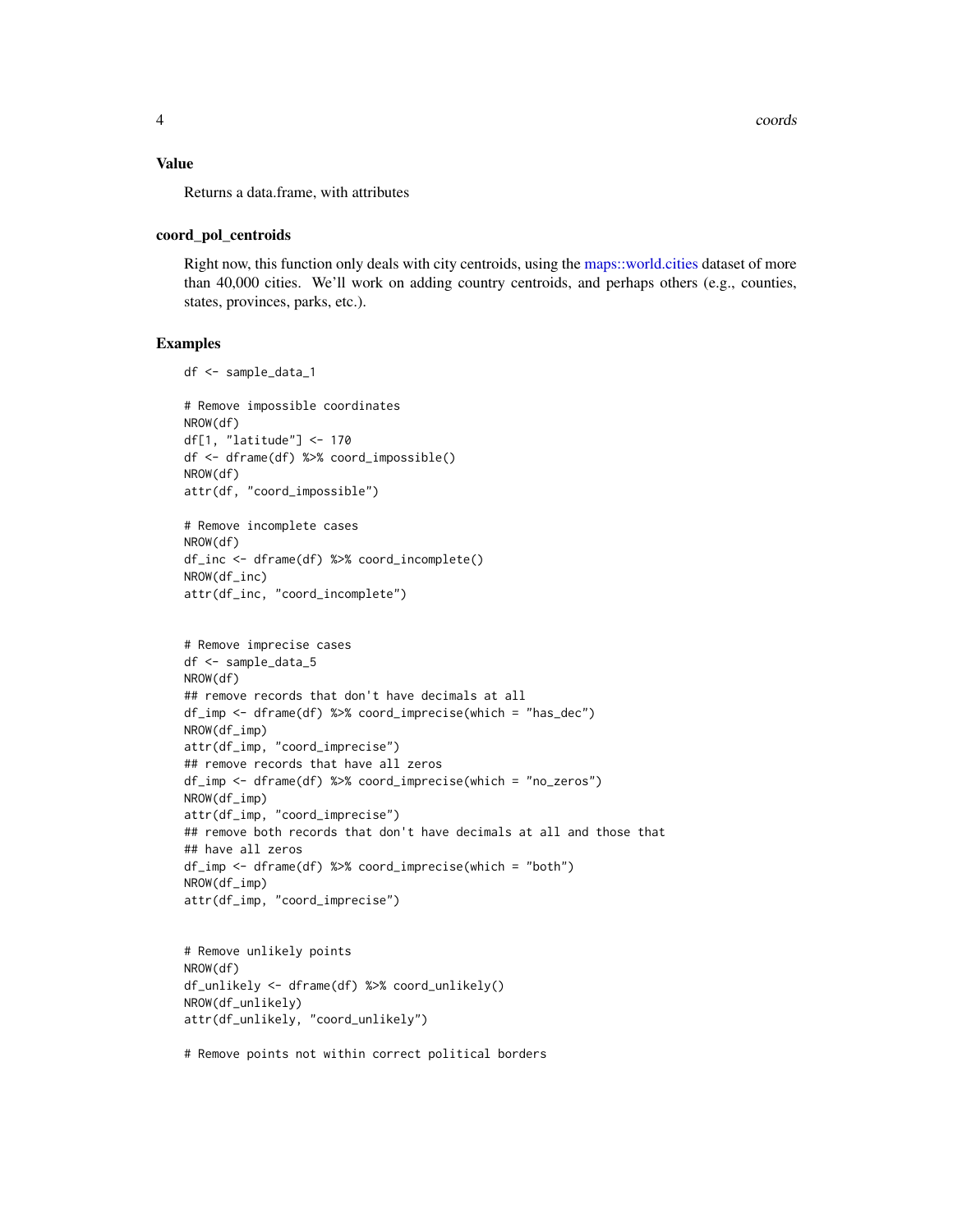#### coords 5

```
if (requireNamespace("rgbif", quietly = TRUE) && interactive()) {
   library("rgbif")
   wkt <- 'POLYGON((30.1 10.1,40 40,20 40,10 20,30.1 10.1))'
  res <- rgbif::occ_data(geometry = wkt, limit=300)$data
} else {
  res <- sample_data_4
}
## By specific country name
NROW(res)
df_within <- dframe(res) %>% coord_within(country = "Israel")
NROW(df_within)
attr(df_within, "coord_within")
## By a field in your data - makes sure your points occur in one
## of those countries
NROW(res)
df_within <- dframe(res) %>% coord_within(field = "country")
NROW(df_within)
head(df_within)
attr(df_within, "coord_within")
# Remove those very near political centroids
## not ready yet
# NROW(df)
# df_polcent <- dframe(df) %>% coord_pol_centroids()
# NROW(df_polcent)
# attr(df_polcent, "coord_polcent")
## lat/long column names can vary
df <- sample_data_1
head(df)
names(df)[2:3] <- c('mylon', 'mylat')
head(df)
df[1, "mylat"] <- 170
dframe(df) %>% coord_impossible(lat = "mylat", lon = "mylon")
df <- sample_data_6
# Remove uncertain occurances
NROW(df)
df1<-df %>% coord_uncertain()
NROW(df1)
attr(df, "coord_uncertain")
NROW(df)
df2<-df %>% coord_uncertain(coorduncertainityLimit = 20000)
NROW(df2)
NROW(df)
df3<-df %>% coord_uncertain(coorduncertainityLimit = 20000,ignore.na=TRUE)
NROW(df3)
```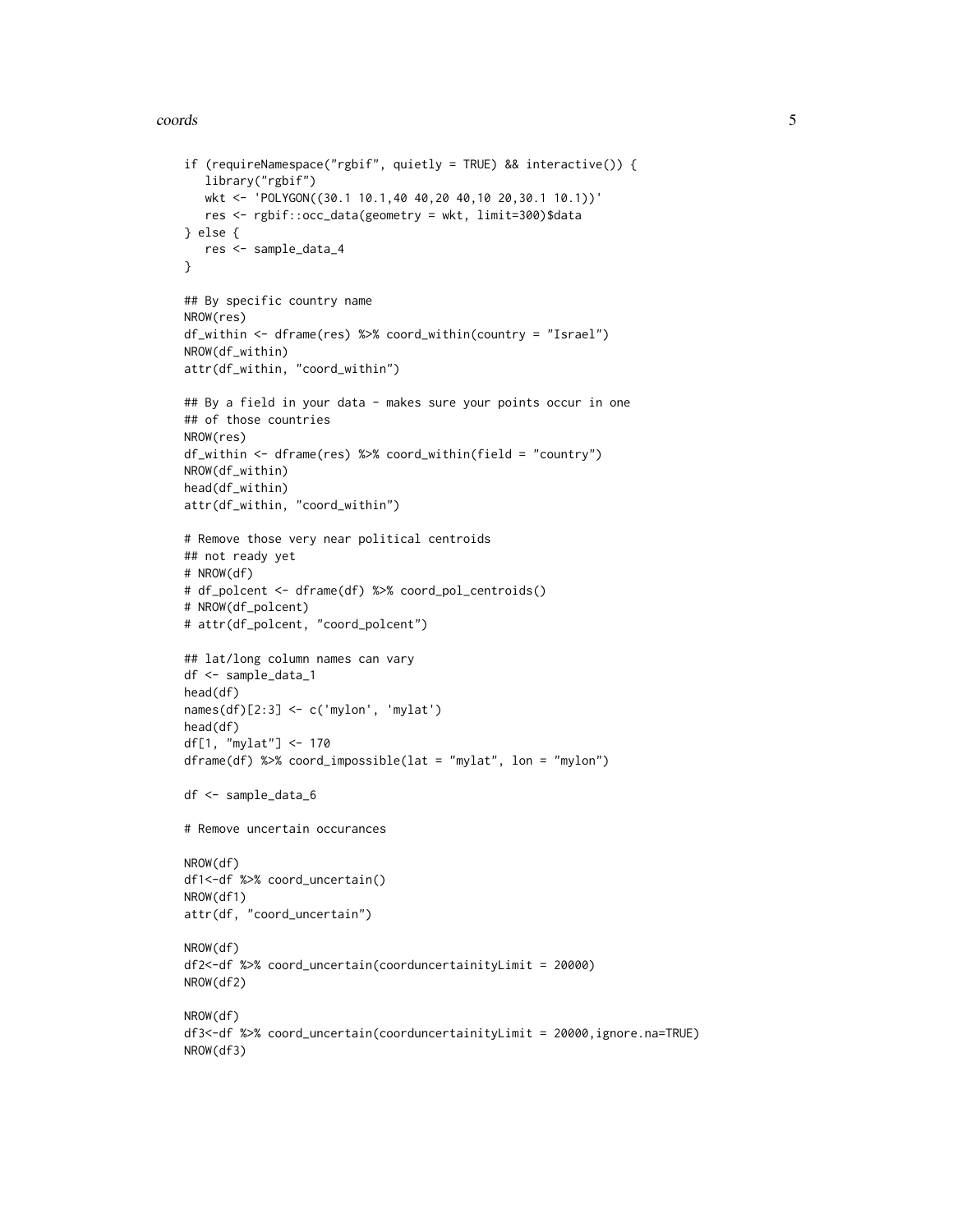#### <span id="page-5-0"></span>Description

Date based cleaning

#### Usage

```
date_standardize(x, format = "%Y-%m-%d", date_column = "date", ...)
date\_missing(x, date\_column = "date", drop = TRUE, ...)date_create(x, ...)
date_create_(x, ..., .dots, format = "%Y-%m-%d", date_column = "date")
```
#### Arguments

| $\mathsf{x}$ | (data.frame) A data.frame                                                                                                         |
|--------------|-----------------------------------------------------------------------------------------------------------------------------------|
| format       | (character) Date format. See as .Date()                                                                                           |
| date column  | (character) Name of the date column                                                                                               |
| $\cdot$      | Comma separated list of unquoted variable names                                                                                   |
| drop         | (logical) Drop bad data points or not. Either way, we parse out bade data points<br>as an attribute you can access. Default: TRUE |
| .dots        | Used to work around non-standard evaluation                                                                                       |

#### Details

- date\_standardize Converts dates to a specific format
- date\_missing Drops records that do not have dates, either via being NA or being a zero length character string
- date\_create Create a date field from

#### Value

Returns a data.frame, with attributes

#### Examples

```
df <- sample_data_1
# Standardize dates
dframe(df) %>% date_standardize()
dframe(df) %>% date_standardize("%Y/%m/%d")
dframe(df) %>% date_standardize("%d%b%Y")
dframe(df) %>% date_standardize("%Y")
```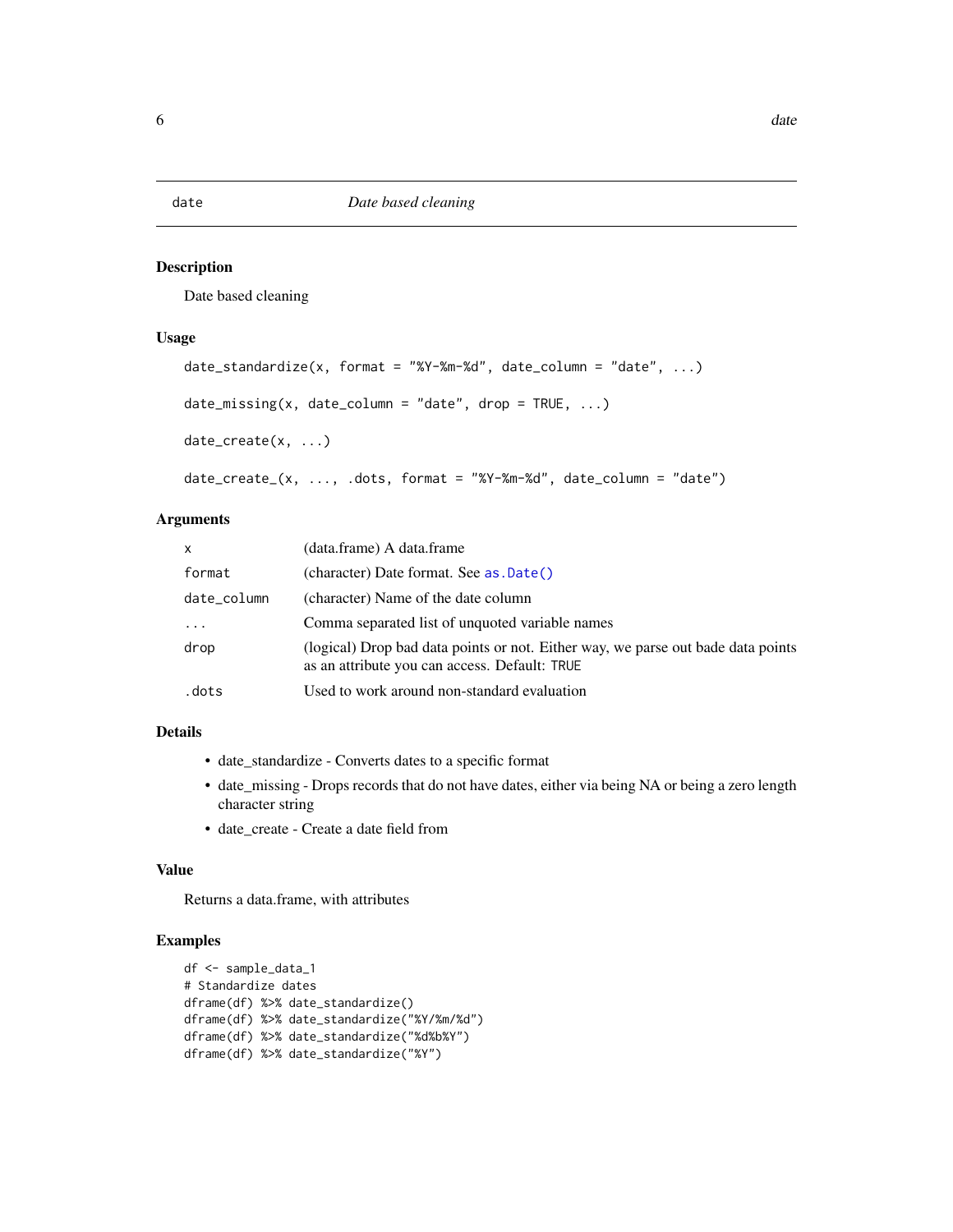#### <span id="page-6-0"></span>dedup and the contract of the contract of the contract of the contract of the contract of the contract of the contract of the contract of the contract of the contract of the contract of the contract of the contract of the

```
dframe(df) %>% date_standardize("%y")
# drop records without dates
NROW(df)
NROW(dframe(df) %>% date_missing())
# Create date field from other fields
df <- sample_data_2
## NSE
dframe(df) %>% date_create(year, month, day)
## SE
date_create_(dframe(df), "year", "month", "day")
```
dedup *Deduplicate records*

#### Description

Deduplicate records

#### Usage

dedup(x, how = "one", tolerance =  $0.9$ )

#### Arguments

| $\mathsf{x}$ | (data.frame) A data.frame, tibble, or data.table                                                                                                                                                                                                                                                                                             |
|--------------|----------------------------------------------------------------------------------------------------------------------------------------------------------------------------------------------------------------------------------------------------------------------------------------------------------------------------------------------|
| how          | (character) How to deal with duplicates. The default of "one" keeps one record<br>of each group of duplicates, and drops the others, putting them into the dups<br>attribute. "all" drops all duplicates, in case e.g., you don't want to deal with any<br>records that are duplicated, as e.g., it may be hard to tell which one to remove. |
| tolerance    | (numeric) Score $(0 \text{ to } 1)$ at which to determine a match. You'll want to inspect<br>outputs closely to tweak this value based on your data, as results can vary.                                                                                                                                                                    |

#### Value

Returns a data.frame, optionally with attributes

#### Examples

```
df <- sample_data_1
smalldf <- df[1:20, ]
smalldf <- rbind(smalldf, smalldf[10,])
smalldf[21, "key"] <- 1088954555
NROW(smalldf)
dp <- dframe(smalldf) %>% dedup()
NROW(dp)
attr(dp, "dups")
```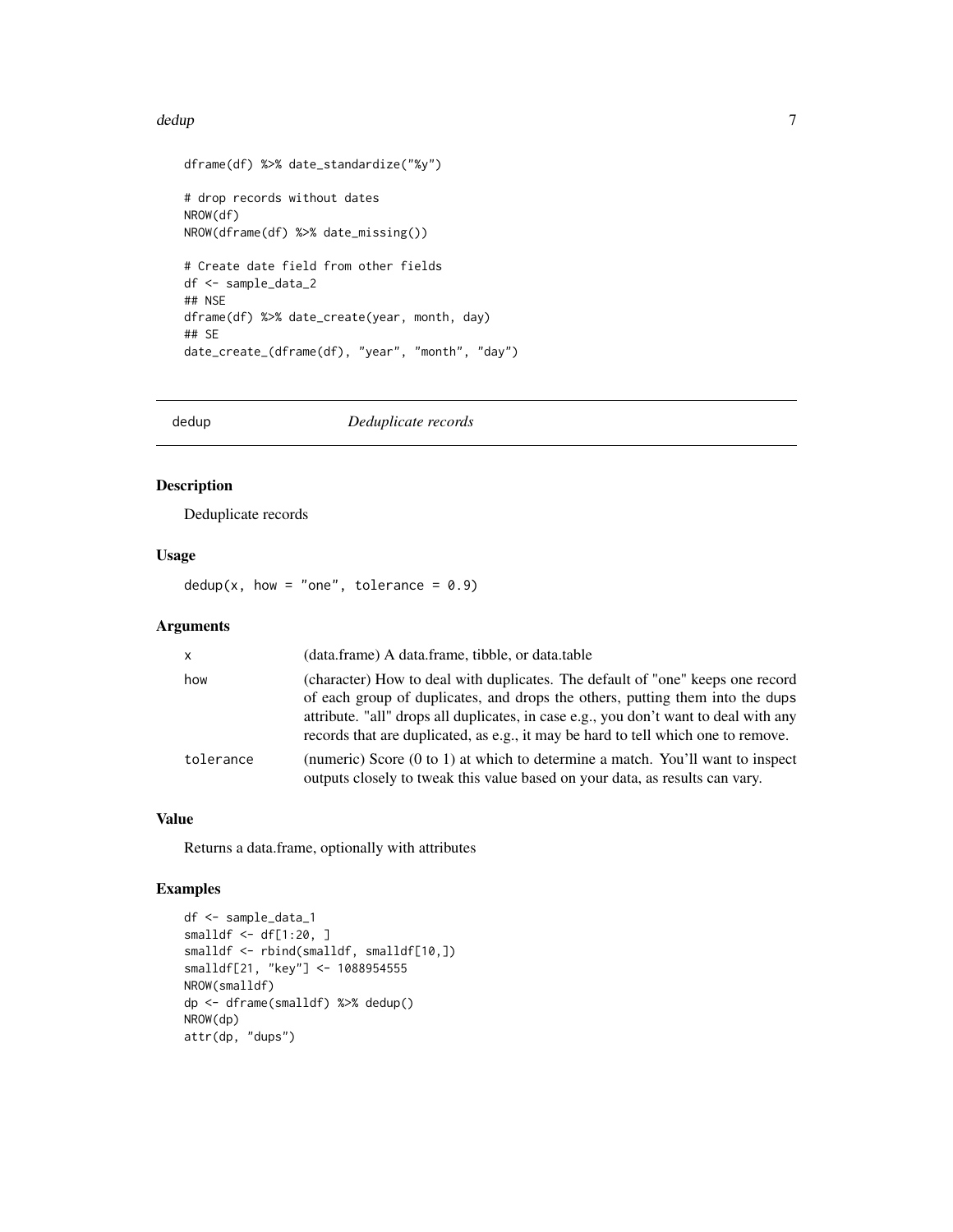### <span id="page-7-0"></span>8 eco\_region

```
# Another example - more than one set of duplicates
df <- sample_data_1
twodups \leq - df[1:10, ]
twodups <- rbind(twodups, twodups[c(9, 10), ])
rownames(twodups) <- NULL
NROW(twodups)
dp <- dframe(twodups) %>% dedup()
NROW(dp)
attr(dp, "dups")
```
dframe *Compact data.frame*

#### Description

Compact data.frame

#### Usage

dframe(x)

#### Arguments

x Input data.frame

#### Examples

```
dframe(sample_data_1)
dframe(mtcars)
dframe(iris)
```
eco\_region *Filter points within ecoregions*

#### Description

Filter points within ecoregions

#### Usage

```
eco_region(x, dataset = "meow", region, lat = NULL, lon = NULL, drop = TRUE)
regions_meow()
regions_fao()
```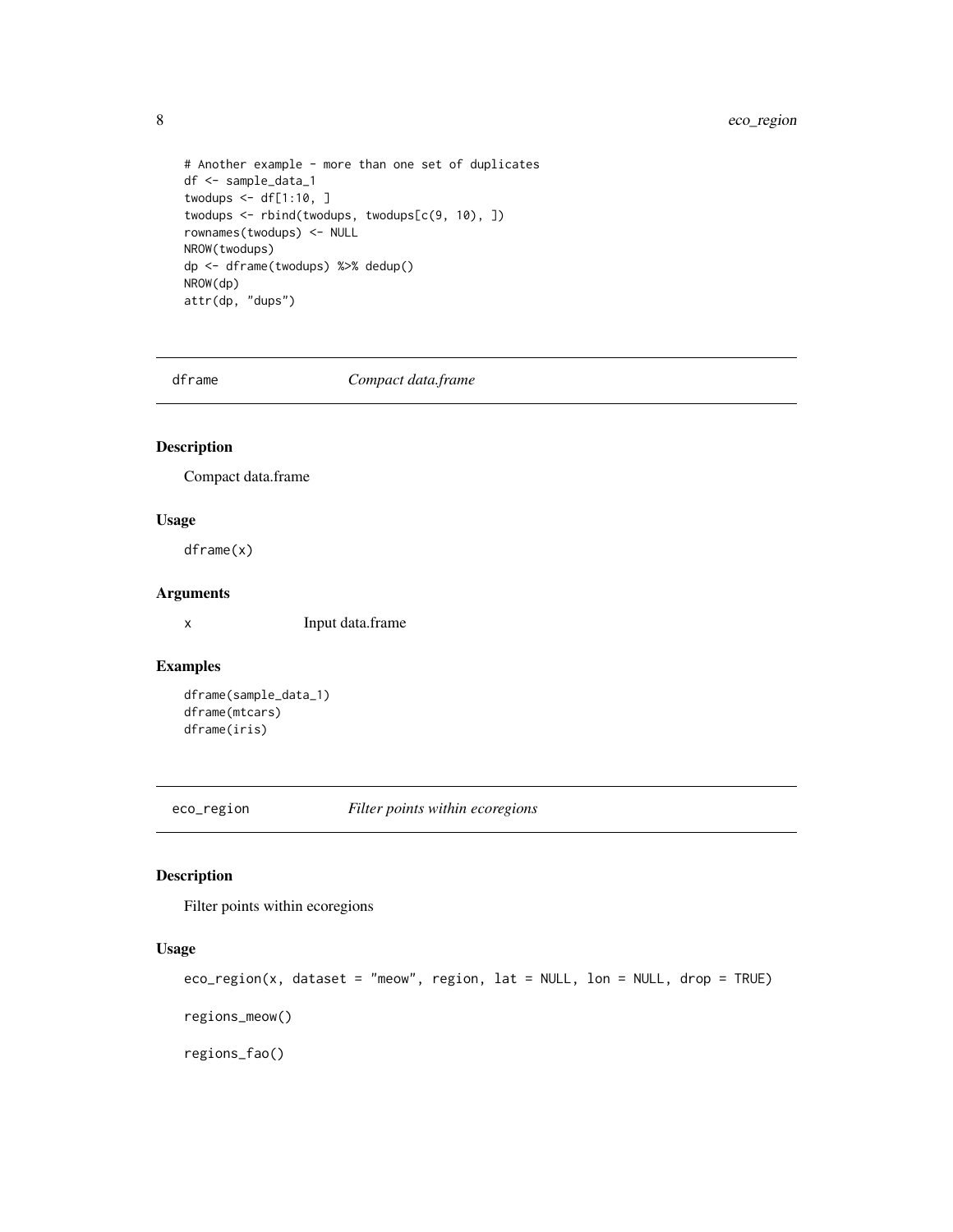#### eco\_region 9

#### Arguments

| $\mathsf{x}$ | (data.frame) A data.frame                                                                                                                                                                                                  |
|--------------|----------------------------------------------------------------------------------------------------------------------------------------------------------------------------------------------------------------------------|
| dataset      | (character) the dataset to use. one of: "meow" (Marine Ecoregions of the World),<br>"fao" (). See Details.                                                                                                                 |
| region       | (character) the region name. has the form a: b where a is a variable name (col-<br>umn in the sf object) and b is the value you want to filter to within that variable.<br>See Details.                                    |
| lat, lon     | (character) name of the latitude and longitude column to use                                                                                                                                                               |
| drop         | (logical) Drop bad data points or not. Either way, we parse out bad data points<br>as an attribute you can access. Default: TRUE #param ignore.na (logical) To<br>consider NA values as a bad point or not. Default: FALSE |

#### **Details**

see scrubr\_cache for managing the cache of data

#### Value

Returns a data.frame, with attributes

#### dataset options

- Marine Ecoregions of the World (meow):
	- data from: https://opendata.arcgis.com/datasets/ed2be4cf8b7a451f84fd093c2e7660e3\_0.geojson
- Food and Agriculture Organization (fao):
	- data from: http://www.fao.org/geonetwork/srv/en/main.home?uuid=ac02a460-da52-11dc-9d70-0017f293bd28

#### region options

- within meow:
	- ECOREGION: many options, see regions\_meow()
	- ECO\_CODE: many options, see regions\_meow()
	- and you can use others as well; run regions\_meow() to get the data used within eco\_region() and see what variables/columns can be used
- within fao:
	- OCEAN: Atlantic, Pacific, Indian, Arctic
	- SUBOCEAN: 1 through 11 (inclusive)
	- F\_AREA (fishing area): 18, 21, 27, 31, 34, 37, 41, 47, 48, 51, 57, 58, 61, 67, 71, 77, 81, 87, 88
	- and you can use others as well; run regions\_fao() to get the data used within eco\_region() and see what variables/columns can be used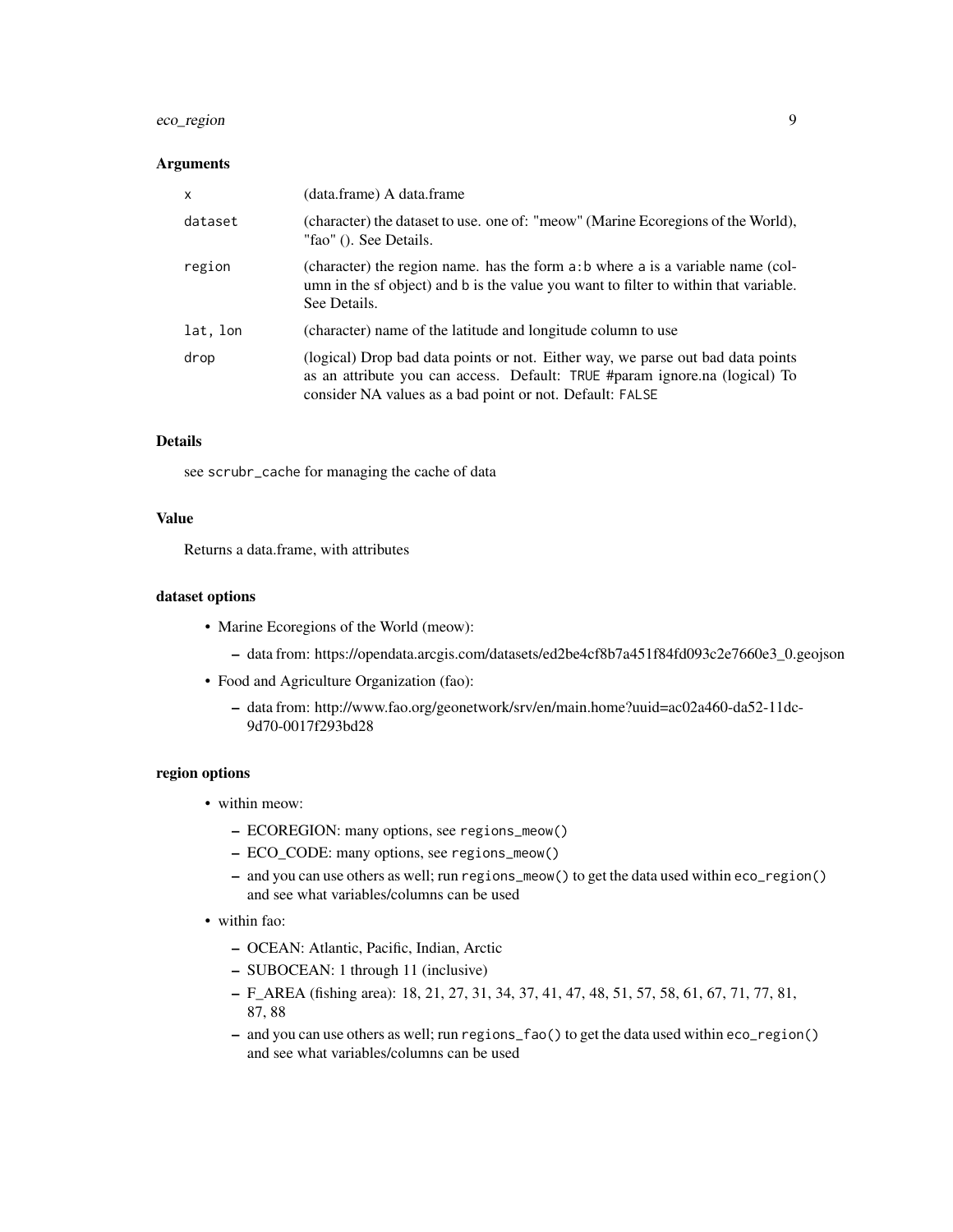#### Examples

```
## Not run:
if (requireNamespace("mapview") && requireNamespace("sf") && interactive()) {
## Marine Ecoregions of the World
wkt <- 'POLYGON((-119.8 12.2, -105.1 11.5, -106.1 21.6, -119.8 20.9, -119.8 12.2))'
res <- rgbif::occ_data(geometry = wkt, limit=300)$data
res2 <- sf::st_as_sf(res, coords = c("decimalLongitude", "decimalLatitude"))
res2 <- sf::st_set_crs(res2, 4326)
mapview::mapview(res2)
tmp <- eco_region(dframe(res), dataset = "meow",
   region = "ECOREGION:Mexican Tropical Pacific")
tmp2 <- sf::st_as_sf(tmp, coords = c("decimalLongitude", "decimalLatitude"))
tmp2 <- sf::st_set_crs(tmp2, 4326)
mapview::mapview(tmp2)
## FAO
wkt <- 'POLYGON((72.2 38.5,-173.6 38.5,-173.6 -41.5,72.2 -41.5,72.2 38.5))'
manta_ray <- rgbif::name_backbone("Mobula alfredi")$usageKey
res <- rgbif::occ_data(manta_ray, geometry = wkt, limit=300, hasCoordinate = TRUE)
dat <- sf::st_as_sf(res$data, coords = c("decimalLongitude", "decimalLatitude"))
dat <- sf::st_set_crs(dat, 4326)
mapview::mapview(dat)
tmp <- eco_region(dframe(res$data), dataset = "fao", region = "OCEAN:Indian")
tmp <- tmp[!is.na(tmp$decimalLongitude), ]
tmp2 <- sf::st_as_sf(tmp, coords = c("decimalLongitude", "decimalLatitude"))
tmp2 <- sf::st_set_crs(tmp2, 4326)
mapview::mapview(tmp2)
}
## End(Not run)
```
fix\_names *Change taxonomic names to be the same for each taxon*

#### Description

That is, this function attempts to take all the names that are synonyms, for whatever reason (e.g., some names have authorities on them), and collapses them to the same string - making data easier to deal with for making maps, etc. OR - you can think of this as a tool for

#### Usage

```
fix\_names(x, how = "shortest", replace = NULL)
```
#### Arguments

|     | (data.frame) A data.frame. the target taxonomic name column should be 'name'      |
|-----|-----------------------------------------------------------------------------------|
| how | One of a few different methods:                                                   |
|     | • shortest - Takes the shortest name string that is likely to be the prettiest to |

display name, and replaces alll names with that one, better for maps, etc.

<span id="page-9-0"></span>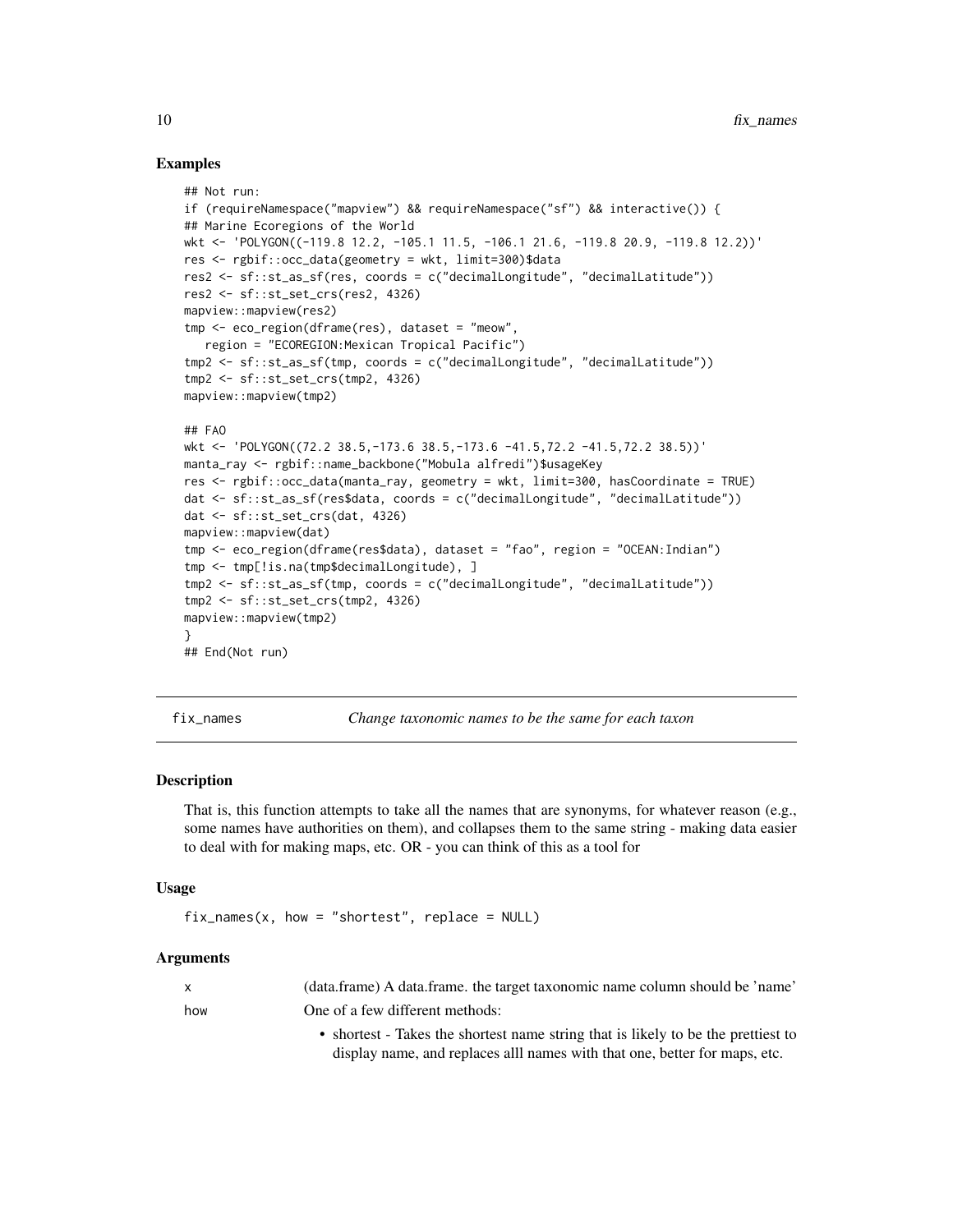- supplied If this method, supply a vector of names to replace the names with.
- <span id="page-10-0"></span>replace A data.frame of names to replace names in the occurrence data.frames with. Only used if how="supplied". The data.frame should have two columns: the first is the names to match in the input x data.frame, and the second column is the name to replace with. The column names don't matter.

#### Value

a data.frame

#### Examples

```
## Not run:
df <- sample_data_7
# method: shortest
fix_names(df, how="shortest")$name
# method: supplied
(replace_df <- data.frame(
one = unique(df$name),
two = c('P. contorta', 'P.c. var. contorta',
         'P.c. subsp bolanderi', 'P.c. var. murrayana'),
stringsAsFactors = FALSE))
fix_names(df, how="supplied", replace = replace_df)$name
## End(Not run)
```
scrubr\_datasets *scrubr datasets*

#### Description

- [sample\\_data\\_1](#page-0-0)
- [sample\\_data\\_2](#page-0-0)
- [sample\\_data\\_3](#page-0-0)
- [sample\\_data\\_4](#page-0-0)
- [sample\\_data\\_6](#page-0-0)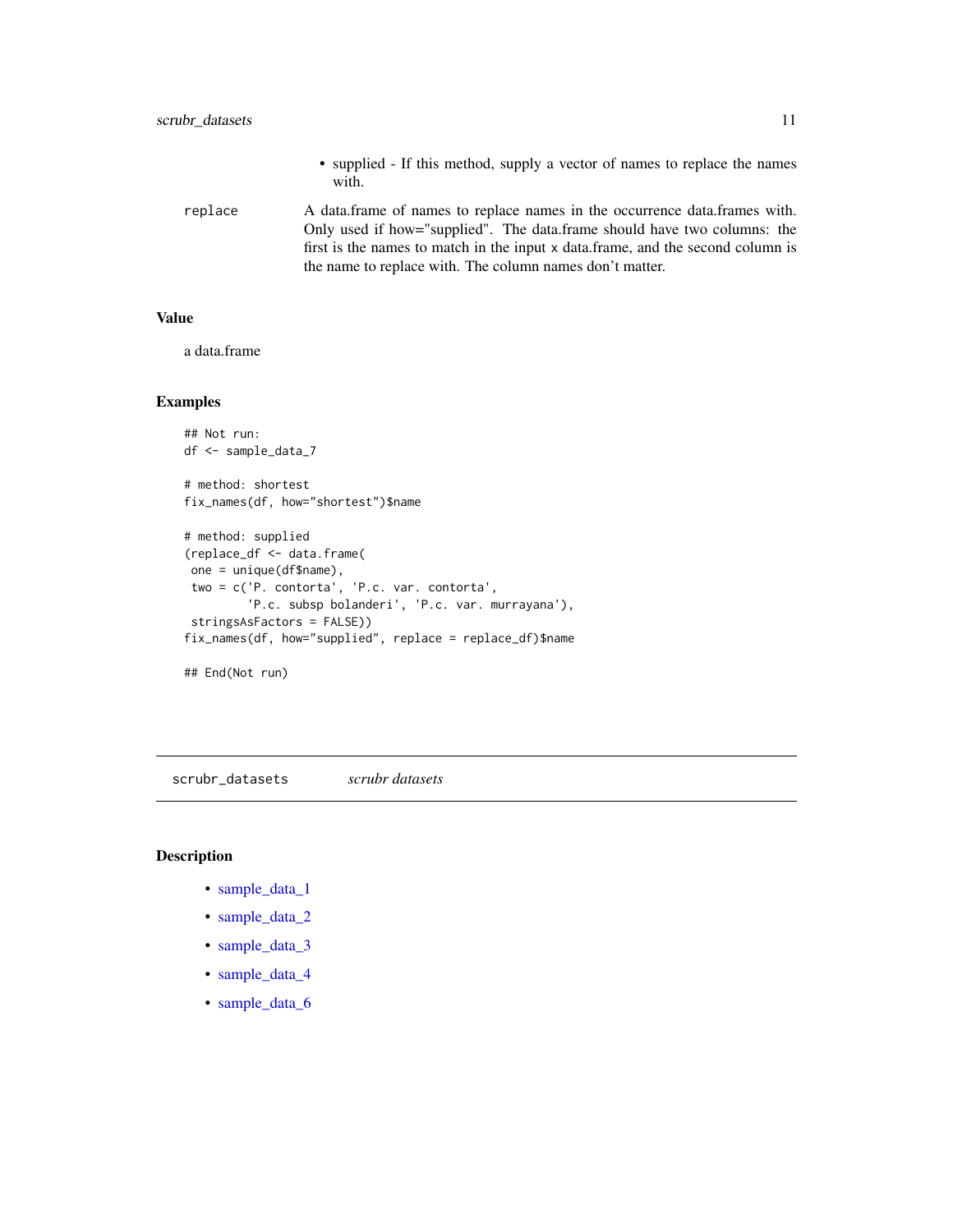<span id="page-11-0"></span>

#### Description

Taxonomy based cleaning

#### Usage

 $tax\_no\_epithet(x, name = NULL, drop = TRUE)$ 

#### Arguments

| x    | (data.frame) A data.frame1                                                                                                        |
|------|-----------------------------------------------------------------------------------------------------------------------------------|
| name | (character) Taxonomic name field Optional. See Details.                                                                           |
| drop | (logical) Drop bad data points or not. Either way, we parse out bade data points<br>as an attribute you can access. Default: TRUE |

#### Value

Returns a data.frame, with attributes

#### Examples

```
if (requireNamespace("rgbif", quietly = TRUE) && interactive()) {
  library("rgbif")
  res <- rgbif::occ_data(limit = 200)$data
} else {
   res <- sample_data_3
}
# Remove records where names don't have genus + epithet
## so removes those with only genus and those with no name (NA or NULL)
NROW(res)
df <- dframe(res) %>% tax_no_epithet(name = "name")
NROW(df)
attr(df, "name_var")
attr(df, "tax_no_epithet")
```